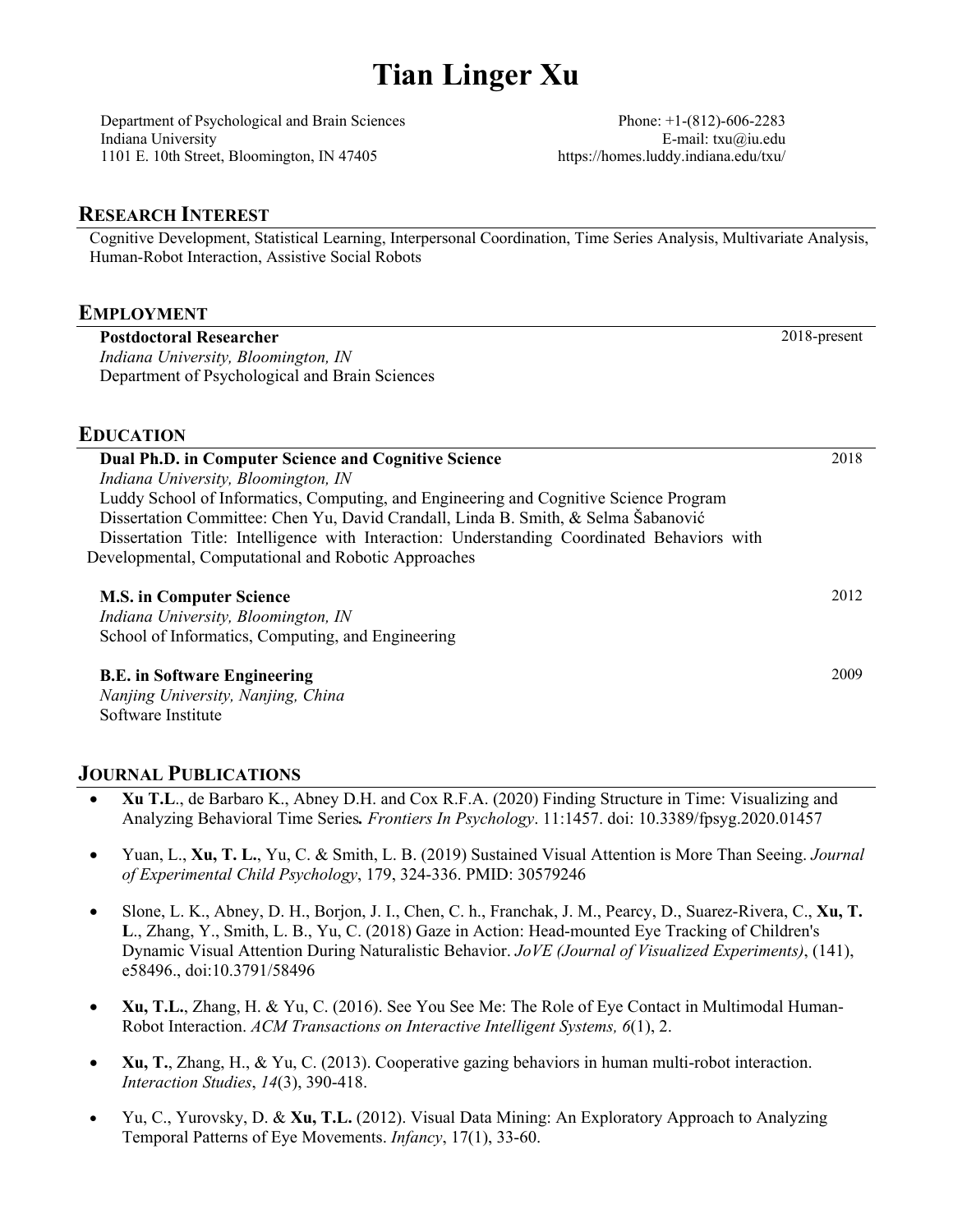# **CONFERENCE PAPERS**

- Zettersten, M., Bergey, C. A., Bhatt, N., Boyce, V., Braginsky, M., Carstensen, A., deMayo, B., Kachergis, G., Lewis, M., Long, B., MacDonald, K., Mankewitz, J., Meylan, S. C., Saleh, A. N., Schneider, R. M., Tsui, A., Uner, S., **Xu, T. L.,** Yurovsky, D., & Frank, M. C. (2021*).* Peekbank: Exploring children's word recognition through an open, large-scale repository for developmental eye-tracking data. *In Proceedings of the Annual Meeting of the Cognitive Science Society* (Vol. 43, No. 43).
- **Xu, T.L.**, Abney, D.H. & Yu, C. (2017). Discovering Multicausality in the Development of Coordinated Behavior. *Proceedings of the 39th Annual Meeting of the Cognitive Science Society*. Austin, TX: Cognitive Science Society. (Oral presentation acceptance rate 29%)
- Yuan L., **Xu, T.L.**, Yu, C. & Smith, L.B. (2017). Seeing Is Not Enough for Sustained Visual Attention. *Proceedings of the 39th Annual Meeting of the Cognitive Science Society*. Austin, TX: Cognitive Science Society. (Oral presentation acceptance rate 29%)
- **Xu, T.** & Yu, C. (2016) Quantifying Joint Activities using Cross-Recurrence Block Representation. Papafragou, A., Grodner, D., Mirman, D., & Trueswell, J.C. (Eds.) *Proceedings of the 38th Annual Meeting of the Cognitive Science Society*, (pp. 1997-2002). Austin, TX: Cognitive Science Society. (Oral presentation acceptance rate 34%)
- Yu, C., **Xu, T**., Zhong, Y. & Zhang, H. (2014). Learning to interact and interacting to learn: Active statistical learning in human-robot interaction. In *Neural Networks (IJCNN), 2014 International Joint Conference on*  (pp. 684-691). IEEE.
- **Xu, T.**, Yu, C. & Smith, L.B. (2011). It's the Child's Body: The Role of Toddler and Parent in Selecting Toddler's Visual Experience. In *Proceedings of IEEE 10th International Conference in Development and Learning and Epigenetic Robotics (ICDL-EpiRob 2011).*

# **PUBLICATIONS IN PREPARATION & UNDER REVIEW**

- Zettersten, M., Yurovsky, D., **Xu, T. L**., Uner, S., Tsui, A., Schneider, R. M., ... & Frank, M. C. (2022). Peekbank: An open, large-scale repository for developmental eye-tracking data of children's word recognition. *PsyArXiv*.
- **Xu T.L**., Abney, D. H., Smith, L. B., & Yu, C. (in prep) From Discoordination to A Single System: Developmental Changes in Parent-Infant Social Interaction
- **Xu T.L**., Abney, D. H., & Yu, C. (in prep) Topic Modeling in Multivariate Time Series with Cross Recurrence Block Quantification Analysis
- **Xu T.L**., Abney, D. H., Foster. S., & Yu, C. (in prep) Quantifying Relations among Multiple Behaviors in Time: Application of Granger Causality in Behavioral Psychology

# **INVITED TALKS AND ORGANIZED WORKSHOPS**

- Zettersten, M., Saleh, A., Bhatt, N., Yurovsky, D., **Xu, T. L.,** Uner, S., Tsui, A., Schneider, R. M., Meylan, S. C., Marchman, V., Mankewitz, J., MacDonald, K., Long, B., Lewis, M., Kachergis, G., deMayo, B., Carstensen, A.S.T., Braginsky, M., Boyce, V., Bergey, C., & Frank, M. C. (Nov. 2021). Increases in speed and accuracy of children's online word recognition measured via a large-scale, open database of developmental eye-tracking data. *BUCLD 46*.
- **Xu, T.L.** (March 2019). Discovering Temporal Dependency and Directional Influence among Multimodal Behavioral Variables with Granger Causality. *The 2019 Society for Research in Child Development (SRCD) Biennial Meeting,* Baltimore, MD, USA.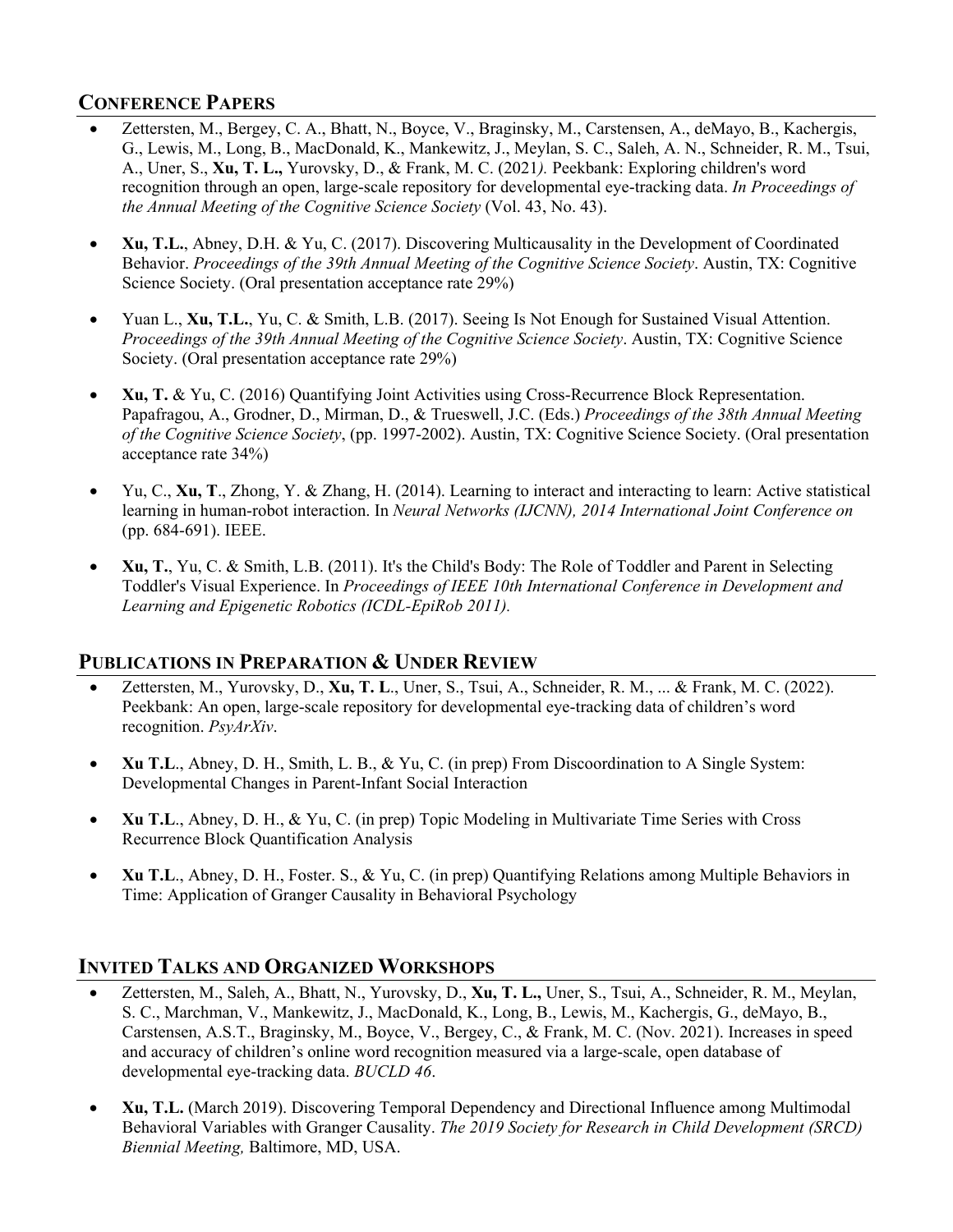- **Xu, T.L.**, de Barbaro, K. & Cox, R.F.A. (July 2018). Finding Structure in Time. *The 21st International Congress of Infant Studies*. Philadelphia, PA, USA.
- **Xu, T.L.**, Abney, D.H. Smith, L.B. & Yu, C. (July 2018). New Technology Leads to New Discoveries: A Case Study of Using Computational Algorithms to Understand Parent-Infant Interaction. *The 21st International Congress of Infant Studies*. Philadelphia, PA, USA.
- **Xu, T.L.**, Abney, D.H. & Yu, C. (July 2017). Discovering Multicausality in the Development of Coordinated Behavior. *The 39th Annual Meeting of the Cognitive Science Society*. London, England, UK.
- **Xu, T.L.**, (May 2017) Investigating Social Contingencies and Temporal Patterns in Multimodal Coordinated Behaviors. *Cognitive Interaction Technology Workshop*. Bloomington, IN, USA.
- **Xu, T.L.** & Yu, C. (August 2016). Quantifying Joint Activities using Cross Recurrence Block Representation. *The 38th Annual Meeting of the Cognitive Science Society*. Philadelphia, PA, USA.

## **ACADEMIC HONORS AND AWARDS**

| $\bullet$ | Cognitive Science Outstanding Dissertation Award, Cognitive Science Program, Indiana<br>University, Bloomington, IN, U.S. | 2020 |
|-----------|---------------------------------------------------------------------------------------------------------------------------|------|
| $\bullet$ | Outstanding Research Award, Cognitive Science Program, Indiana University, Bloomington,<br>IN, U.S.                       | 2019 |
| $\bullet$ | The International Congress of Infant Studies (ICIS) Graduate Student Travel Award,<br>Philadelphia, PA, U.S.              | 2018 |
| $\bullet$ | The IUB Provost's Travel Award for Women in Science, Bloomington, IN, U.S.                                                | 2017 |
| $\bullet$ | The Robert J. Glushko and Pamela Samuelson Foundation Student Travel Award, London,<br>England, U.K.                      | 2017 |
| $\bullet$ | The Robert J. Glushko and Pamela Samuelson Foundation Student Travel Award,<br>Philadelphia, PA, U.S.                     | 2016 |
| $\bullet$ | Best Poster Award, Summer School on Social Human-Robot Interaction, Cambridge, England,<br>U.K.                           | 2013 |
| $\bullet$ | Outstanding Graduates, Nanjing University (Top 5% Students), Nanjing, China                                               | 2009 |
| $\bullet$ | 1 <sup>st</sup> Place, 2008 Programming Competition, Software Institute, Nanjing University, Nanjing,<br>China            | 2008 |

## **TEACHING**

| <b>Research Mentor, Indiana University</b>              |                    |  |  |  |
|---------------------------------------------------------|--------------------|--|--|--|
| P397 Supervised Research<br>$\bullet$                   | FALL 2018-PRESENT  |  |  |  |
| <b>Guest Lecturer</b> , Indiana University              |                    |  |  |  |
| P657 Machine Learning in Cognitive Science<br>$\bullet$ | SPRING 2017        |  |  |  |
| <b>Associate Instructor</b> , Indiana University        |                    |  |  |  |
| B649 Cloud Computing<br>$\bullet$                       | SPRING 2015        |  |  |  |
| B649 Cloud Computing<br>$\bullet$                       | SPRING 2014        |  |  |  |
| B555 Machine Learning<br>$\bullet$                      | <b>SPRING 2013</b> |  |  |  |
| B461 Database Concepts<br>$\bullet$                     | SPRING 2012        |  |  |  |